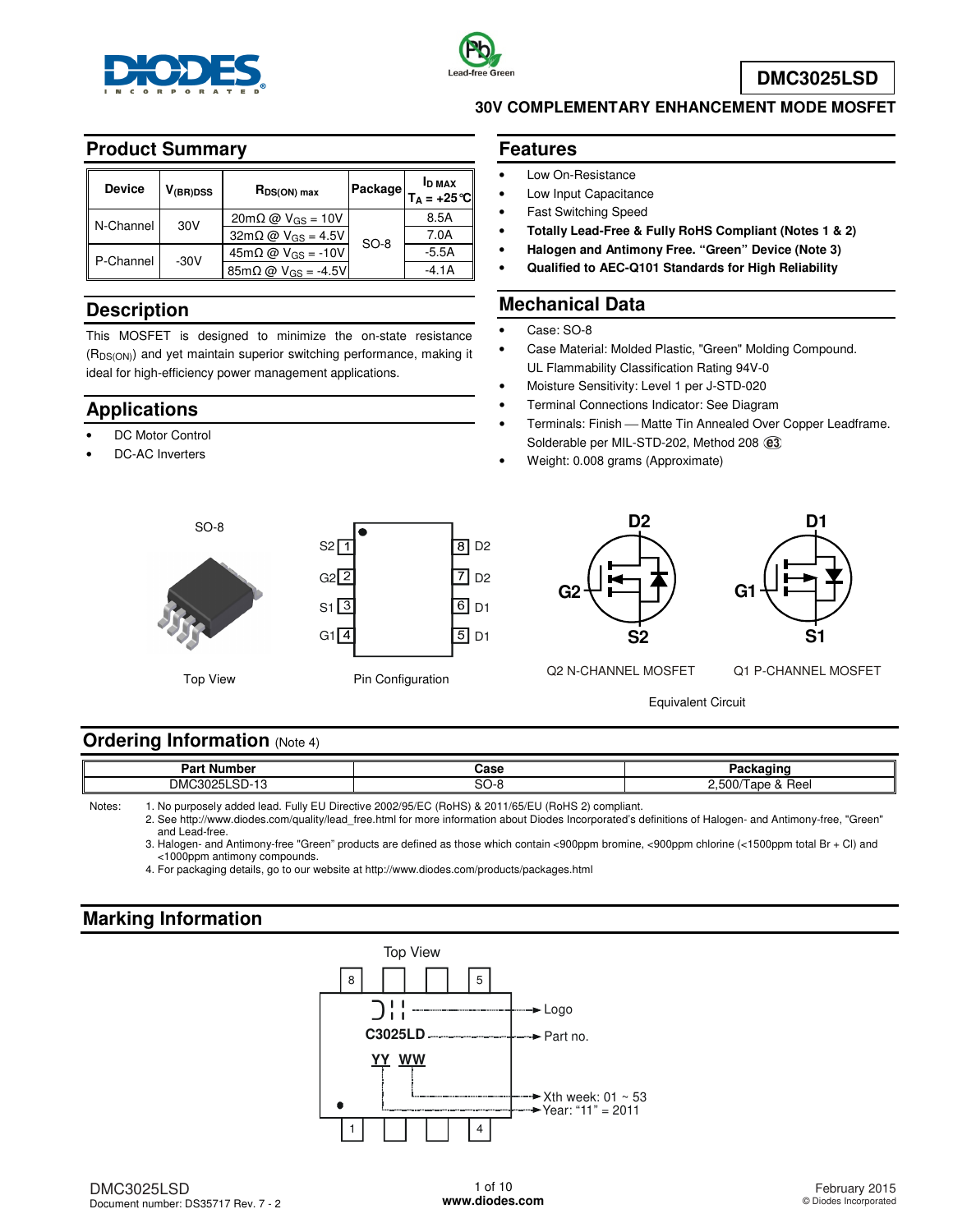

# **Maximum Ratings N-CHANNEL– Q2** (@TA = +25 ℃, unless otherwise specified.)

| <b>Characteristic</b>                                   |                 |                                              | Symbol                 | Value      | <b>Units</b> |
|---------------------------------------------------------|-----------------|----------------------------------------------|------------------------|------------|--------------|
| Drain-Source Voltage                                    |                 |                                              | <b>V<sub>DSS</sub></b> | 30         | v            |
| Gate-Source Voltage                                     |                 |                                              | <b>V<sub>GSS</sub></b> | ±20        | v            |
|                                                         | Steady<br>State | $T_A = +25^{\circ}C$<br>$T_A = +70$ °C       | $I_{\text{D}}$         | 6.5<br>5.1 | A            |
| Continuous Drain Current (Note 5) $V_{GS} = 10V$        | t<10s           | $T_A = +25^{\circ}C$<br>$T_A = +70^{\circ}C$ | $I_{\text{D}}$         | 8.5<br>6.8 | A            |
|                                                         | Steady<br>State | $T_A = +25^{\circ}C$<br>$T_A = +70$ °C       | I <sub>D</sub>         | 5.3<br>4.1 | A            |
| Continuous Drain Current (Note 5) $V_{GS} = 4.5V$       | t<10s           | $T_A = +25^{\circ}C$<br>$Ta = +70°C$         | <b>l</b> <sub>D</sub>  | 7.0<br>5.5 | A            |
| Maximum Continuous Body Diode Forward Current (Note 5)  |                 |                                              | ls.                    | 2          | A            |
| Pulsed Drain Current (10us pulse, duty cycle = 1%)      |                 |                                              | <b>IDM</b>             | 60         | A            |
| Pulsed Body Diode Current (10us pulse, duty cycle = 1%) |                 |                                              | Isм                    | 60         | A            |
| Avalanche Current (Note 7) L = 0.1mH                    |                 |                                              | las                    | 14         | A            |
| Avalanche Energy (Note 7) $L = 0.1$ mH                  |                 |                                              | $E_{AS}$               | 10         | mJ           |

# **Maximum Ratings P-CHANNEL– Q1** (@TA = +25℃, unless otherwise specified.)

| <b>Characteristic</b>                                    | Symbol          | Value                                        | <b>Units</b>              |                  |    |
|----------------------------------------------------------|-----------------|----------------------------------------------|---------------------------|------------------|----|
| Drain-Source Voltage                                     |                 |                                              | <b>V<sub>DSS</sub></b>    | -30              | v  |
| Gate-Source Voltage                                      |                 |                                              | <b>V<sub>GSS</sub></b>    | ±20              |    |
|                                                          | Steady<br>State | $T_A = +25^{\circ}C$<br>$T_A = +70^{\circ}C$ | ID                        | $-4.2$<br>$-3.2$ | A  |
| Continuous Drain Current (Note 5) $V_{GS} = -10V$        | t<10s           | $T_A = +25^{\circ}C$<br>$T_A = +70$ °C       | l <sub>D</sub>            | $-5.5$<br>$-4.3$ | A  |
|                                                          | Steady<br>State | $T_A = +25^{\circ}C$<br>$T_A = +70^{\circ}C$ | $\mathsf{I}_{\mathsf{D}}$ | $-3.5$<br>$-2.3$ | A  |
| Continuous Drain Current (Note 5) $V_{GS} = -4.5V$       | t<10s           | $T_A = +25^{\circ}C$<br>$T_A = +70$ °C       | ID                        | $-4.1$<br>$-3.2$ | A  |
| Maximum Continuous Body Diode Forward Current (Note 5)   |                 |                                              | ls.                       | $-2$             | A  |
| Pulsed Drain Current (10 $\mu$ s pulse, duty cycle = 1%) |                 |                                              | I <sub>DM</sub>           | -30              | A  |
| Pulsed Body Diode Current (10us pulse, duty cycle = 1%)  |                 |                                              | l <sub>SM</sub>           | $-30$            | A  |
| Avalanche Current (Note 7) $L = 0.1$ mH                  |                 |                                              | las                       | $-14$            | A  |
| Avalanche Energy (Note 7) $L = 0.1$ mH                   |                 |                                              | E <sub>AS</sub>           | 10               | mJ |

# **Thermal Characteristics**

| <b>Characteristic</b>                            | Symbol               | Value              | <b>Units</b> |      |
|--------------------------------------------------|----------------------|--------------------|--------------|------|
| Total Power Dissipation (Note 6)                 | $T_A = +25^{\circ}C$ | $P_D$              | 1.2          | W    |
|                                                  | $T_A = +70 °C$       |                    | 0.77         |      |
| Thermal Resistance, Junction to Ambient (Note 6) | <b>Steady State</b>  |                    | 104          | °C/W |
|                                                  | t<10s                | $R_{\theta$ JA     | 62           |      |
|                                                  | $T_A = +25^{\circ}C$ |                    | 1.5          | W    |
| Total Power Dissipation (Note 5)                 | $T_A = +70 °C$       | $P_D$              | 0.95         |      |
|                                                  | <b>Steady State</b>  |                    | 83           |      |
| Thermal Resistance, Junction to Ambient (Note 5) | t<10s                | $R_{\theta}$ JA    | 49           | °C/W |
| Thermal Resistance, Junction to Case (Note 5)    |                      | $R_{\theta}$ J $C$ | 15           |      |
| Operating and Storage Temperature Range          | TJ, Tstg             | $-55$ to $+150$    | °C           |      |

Notes: 5. Device mounted on FR-4 substrate PC board, 2oz copper, with 1inch square copper plate. 6. Device mounted on FR-4 substrate PC board, 2oz copper, with minimum recommended pad layout.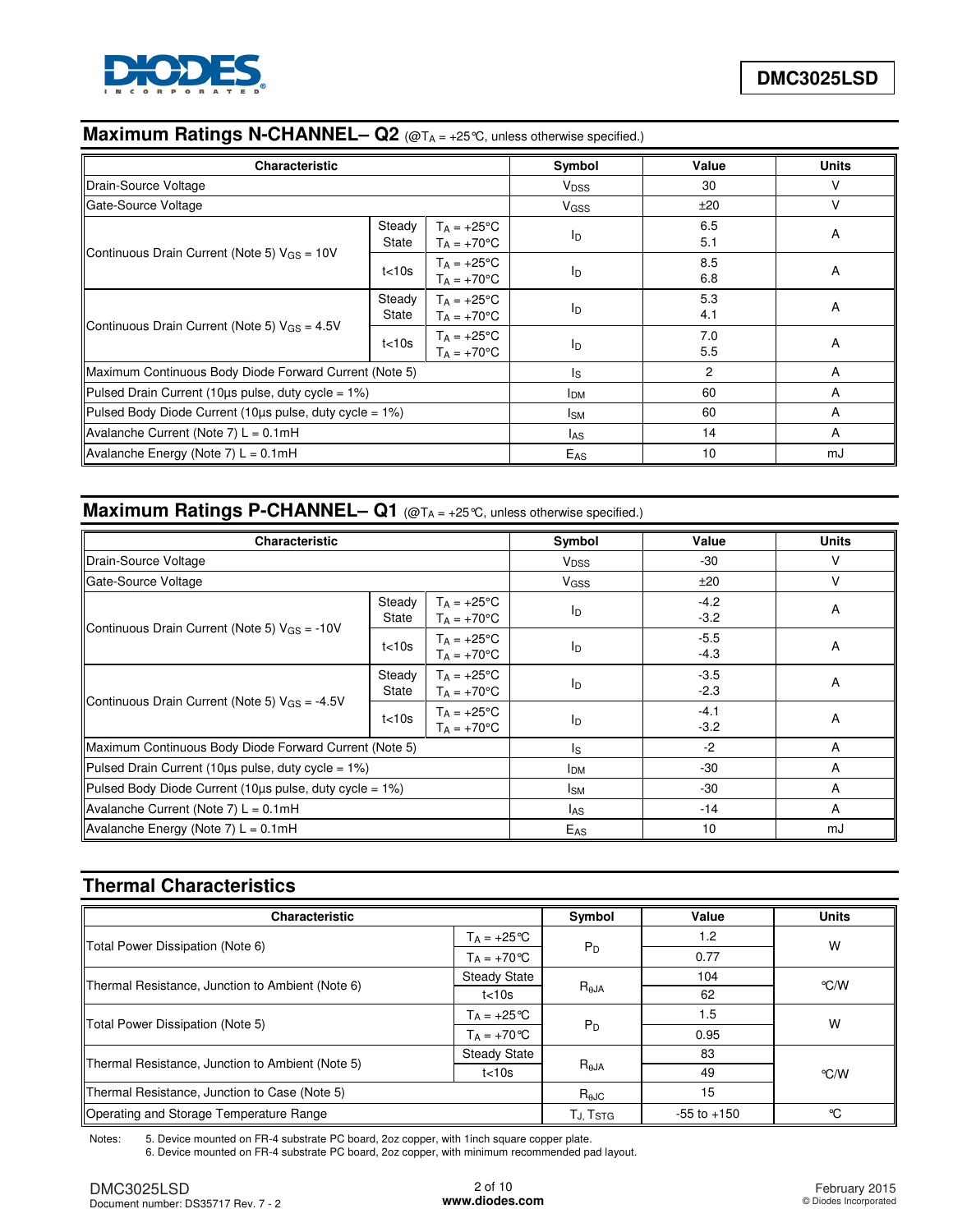

# **Electrical Characteristics N-CHANNEL– Q2** (@T<sub>A = +25</sub>°C, unless otherwise specified.)

| Characteristic                          | Symbol                  | <b>Min</b>               | Typ  | <b>Max</b>               | Unit      | <b>Test Condition</b>                                             |
|-----------------------------------------|-------------------------|--------------------------|------|--------------------------|-----------|-------------------------------------------------------------------|
| <b>OFF CHARACTERISTICS (Note 8)</b>     |                         |                          |      |                          |           |                                                                   |
| Drain-Source Breakdown Voltage          | <b>BV<sub>DSS</sub></b> | 30                       |      |                          | V         | $V_{GS} = 0V$ , $I_D = 250 \mu A$                                 |
| Zero Gate Voltage Drain Current         | <b>I</b> <sub>DSS</sub> | $\overline{\phantom{0}}$ |      | $\mathbf{1}$             | μA        | $V_{DS} = 30V$ , $V_{GS} = 0V$                                    |
| Gate-Source Leakage                     | lgss                    | $\overline{\phantom{0}}$ |      | ±1                       | μA        | $V_{GS} = \pm 20V$ , $V_{DS} = 0V$                                |
| <b>ON CHARACTERISTICS (Note 8)</b>      |                         |                          |      |                          |           |                                                                   |
| Gate Threshold Voltage                  | $V$ <sub>GS(th)</sub>   | 1.0                      |      | 2.0                      | $\vee$    | $V_{DS}$ = $V_{GS}$ , $I_D$ = 250µA                               |
| Static Drain-Source On-Resistance       |                         | —                        | 15   | 20                       | $m\Omega$ | $V_{GS} = 10V$ , $I_D = 7.4A$                                     |
|                                         | $R_{DS(ON)}$            |                          | 23   | 32                       |           | $V_{GS} = 4.5V$ , $I_D = 6A$                                      |
| <b>Forward Transfer Admittance</b>      | $ Y_{fs} $              | $\overline{\phantom{0}}$ | 8    | $\overline{\phantom{0}}$ | S         | $V_{DS} = 5V$ , $I_D = 10A$                                       |
| Diode Forward Voltage                   | $V_{SD}$                | $\overline{\phantom{0}}$ | 0.70 | 1.2                      | $\vee$    | $V_{GS} = 0V$ , $I_S = 1A$                                        |
| <b>DYNAMIC CHARACTERISTICS (Note 9)</b> |                         |                          |      |                          |           |                                                                   |
| Input Capacitance                       | $C_{iss}$               |                          | 501  | $\overline{\phantom{0}}$ |           | $V_{DS} = 15V$ , $V_{GS} = 0V$ ,<br>$f = 1.0$ MHz                 |
| Output Capacitance                      | C <sub>oss</sub>        | $\overline{\phantom{0}}$ | 72   | $\overline{\phantom{0}}$ | pF        |                                                                   |
| Reverse Transfer Capacitance            | C <sub>rss</sub>        | $\overline{\phantom{0}}$ | 57   | $\overline{\phantom{0}}$ |           |                                                                   |
| Gate Resistance                         | R <sub>g</sub>          | $\overline{\phantom{0}}$ | 1.84 | $\equiv$                 | Ω         | $V_{DS} = 0V$ , $V_{GS} = 0V$ , $f = 1.0 MHz$                     |
| Total Gate Charge $(V_{GS} = 4.5V)$     | $Q_q$                   | $\overline{\phantom{0}}$ | 4.6  | $\overline{\phantom{0}}$ |           |                                                                   |
| Total Gate Charge ( $V_{GS} = 10V$ )    | $Q_{q}$                 |                          | 9.8  | $\overline{\phantom{0}}$ | nC        |                                                                   |
| Gate-Source Charge                      | $Q_{gs}$                | $\overline{\phantom{0}}$ | 1.6  | —                        |           | $V_{DS} = 15V$ , $I_D = 10A$                                      |
| Gate-Drain Charge                       | $Q_{\text{qd}}$         |                          | 2.0  |                          |           |                                                                   |
| Turn-On Delay Time                      | $t_{D(on)}$             | —                        | 3.9  | $\overline{\phantom{0}}$ |           |                                                                   |
| Turn-On Rise Time                       | tr                      | $\overline{\phantom{0}}$ | 4.2  | $\overline{\phantom{0}}$ |           | $V_{DD} = 15V$ , $V_{GS} = 10V$ ,<br>$R_G = 6\Omega$ , $I_D = 1A$ |
| Turn-Off Delay Time                     | $t_{D(off)}$            |                          | 16.6 | $\overline{\phantom{0}}$ | ns        |                                                                   |
| <b>Turn-Off Fall Time</b>               | tŧ                      | $\overline{\phantom{0}}$ | 5.8  | $\overline{\phantom{0}}$ |           |                                                                   |
| Reverse Recovery Time                   | $t_{rr}$                | $\overline{\phantom{0}}$ | 5.5  | $\overline{\phantom{0}}$ | ns        |                                                                   |
| Reverse Recovery Charge                 | $Q_{rr}$                |                          | 2.6  |                          | nC        | $I_F = 12A$ , di/dt = 500A/us                                     |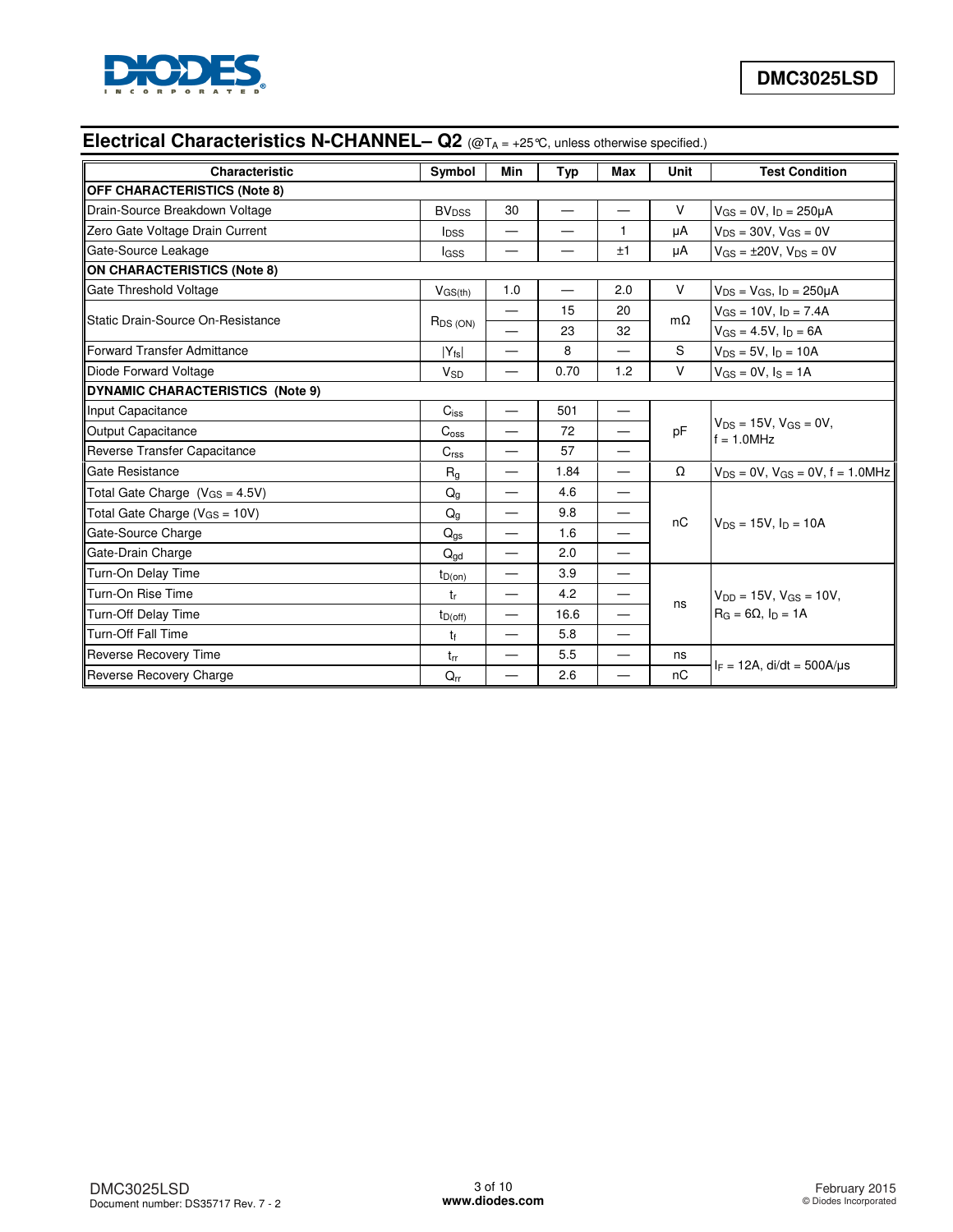

# **Electrical Characteristics P-CHANNEL – Q1** (@T<sub>A = +25</sub>°C, unless otherwise specified.)

| <b>Characteristic</b>                   | Symbol                  | Min                            | <b>Typ</b> | Max                      | Unit      | <b>Test Condition</b>                          |  |
|-----------------------------------------|-------------------------|--------------------------------|------------|--------------------------|-----------|------------------------------------------------|--|
| <b>OFF CHARACTERISTICS (Note 8)</b>     |                         |                                |            |                          |           |                                                |  |
| Drain-Source Breakdown Voltage          | <b>BV<sub>DSS</sub></b> | $-30$                          | $\equiv$   |                          | $\vee$    | $V_{GS} = 0V$ , $I_D = -250\mu A$              |  |
| Zero Gate Voltage Drain Current         | <b>I</b> <sub>DSS</sub> | $\qquad \qquad \longleftarrow$ |            | $-1$                     | μA        | $V_{DS} = -30V$ , $V_{GS} = 0V$                |  |
| Gate-Source Leakage                     | lgss                    | —                              | —          | ±100                     | nA        | $V_{GS} = \pm 20V$ , $V_{DS} = 0V$             |  |
| <b>ON CHARACTERISTICS (Note 8)</b>      |                         |                                |            |                          |           |                                                |  |
| Gate Threshold Voltage                  | $V_{GS(th)}$            | $-1.0$                         |            | $-2.0$                   | $\vee$    | $V_{DS} = V_{GS}$ , $I_D = -250 \mu A$         |  |
| Static Drain-Source On-Resistance       |                         | —                              | 38         | 45                       | $m\Omega$ | $V_{GS} = -10V$ , $I_D = -5.2A$                |  |
|                                         | $R_{DS(ON)}$            |                                | 65         | 85                       |           | $V_{GS} = -4.5V$ , $I_D = -4A$                 |  |
| <b>Forward Transfer Admittance</b>      | $ Y_{fs} $              | —                              | 5          |                          | S         | $V_{DS} = -5V$ , $I_D = -5.2A$                 |  |
| Diode Forward Voltage                   | $V_{SD}$                | $\overline{\phantom{0}}$       | $-0.7$     | $-1.2$                   | $\vee$    | $V_{GS} = 0V$ , $I_S = -1A$                    |  |
| <b>DYNAMIC CHARACTERISTICS (Note 9)</b> |                         |                                |            |                          |           |                                                |  |
| Input Capacitance                       | $C_{iss}$               | —                              | 590        |                          | pF        |                                                |  |
| <b>Output Capacitance</b>               | $C_{\rm oss}$           |                                | 69         |                          | pF        | $V_{DS}$ = -25V, $V_{GS}$ = 0V,<br>$= 1.0$ MHz |  |
| Reverse Transfer Capacitance            | C <sub>rss</sub>        |                                | 53         | $\overline{\phantom{0}}$ | pF        |                                                |  |
| Gate Resistance                         | $R_{q}$                 |                                | 11         | $\overline{\phantom{0}}$ | Ω         | $V_{DS} = 0V$ , $V_{GS} = 0V$ , $f = 1.0 MHz$  |  |
| Total Gate Charge $(V_{GS} = 4.5V)$     | $Q_g$                   | $\qquad \qquad \longleftarrow$ | 5.1        | $\qquad \qquad$          | nC        |                                                |  |
| Total Gate Charge ( $V_{GS} = 10V$ )    | $Q_{q}$                 | $\hspace{0.05cm}$              | 10.5       | $\overline{\phantom{0}}$ | nC        | $V_{DS} = -15V$ . In = -6A                     |  |
| Gate-Source Charge                      | $Q_{gs}$                | $\overline{\phantom{0}}$       | 1.8        | $\overline{\phantom{0}}$ | nC        |                                                |  |
| Gate-Drain Charge                       | $Q_{\text{dd}}$         | —                              | 1.9        |                          | nC        |                                                |  |
| Turn-On Delay Time                      | $t_{D(on)}$             |                                | 6.8        |                          | ns        |                                                |  |
| Turn-On Rise Time                       | tr                      | —                              | 4.9        | $\overline{\phantom{0}}$ | ns        | $V_{DD} = -15V$ , $V_{GS} = -10V$ ,            |  |
| <b>Turn-Off Delay Time</b>              | $t_{D(off)}$            | $\overline{\phantom{0}}$       | 28.4       | $\overline{\phantom{0}}$ | ns        | $R_G = 6\Omega$ . In = -1A                     |  |
| Turn-Off Fall Time                      | tŧ                      |                                | 12.4       | $\overline{\phantom{0}}$ | ns        |                                                |  |
| Reverse Recovery Time                   | trr                     | —                              | 14         |                          | ns        |                                                |  |
| Reverse Recovery Charge                 | $Q_{rr}$                | —                              | 11         | $\overline{\phantom{0}}$ | nC        | $I_F = 12A$ , di/dt = 500A/us                  |  |

Notes: 7. IAS and EAS rating are based on low frequency and duty cycles to keep T<sub>J</sub> = +25 °C.<br>8. Short duration pulse test used to minimize self-heating effect.

9. Guaranteed by design. Not subject to product testing.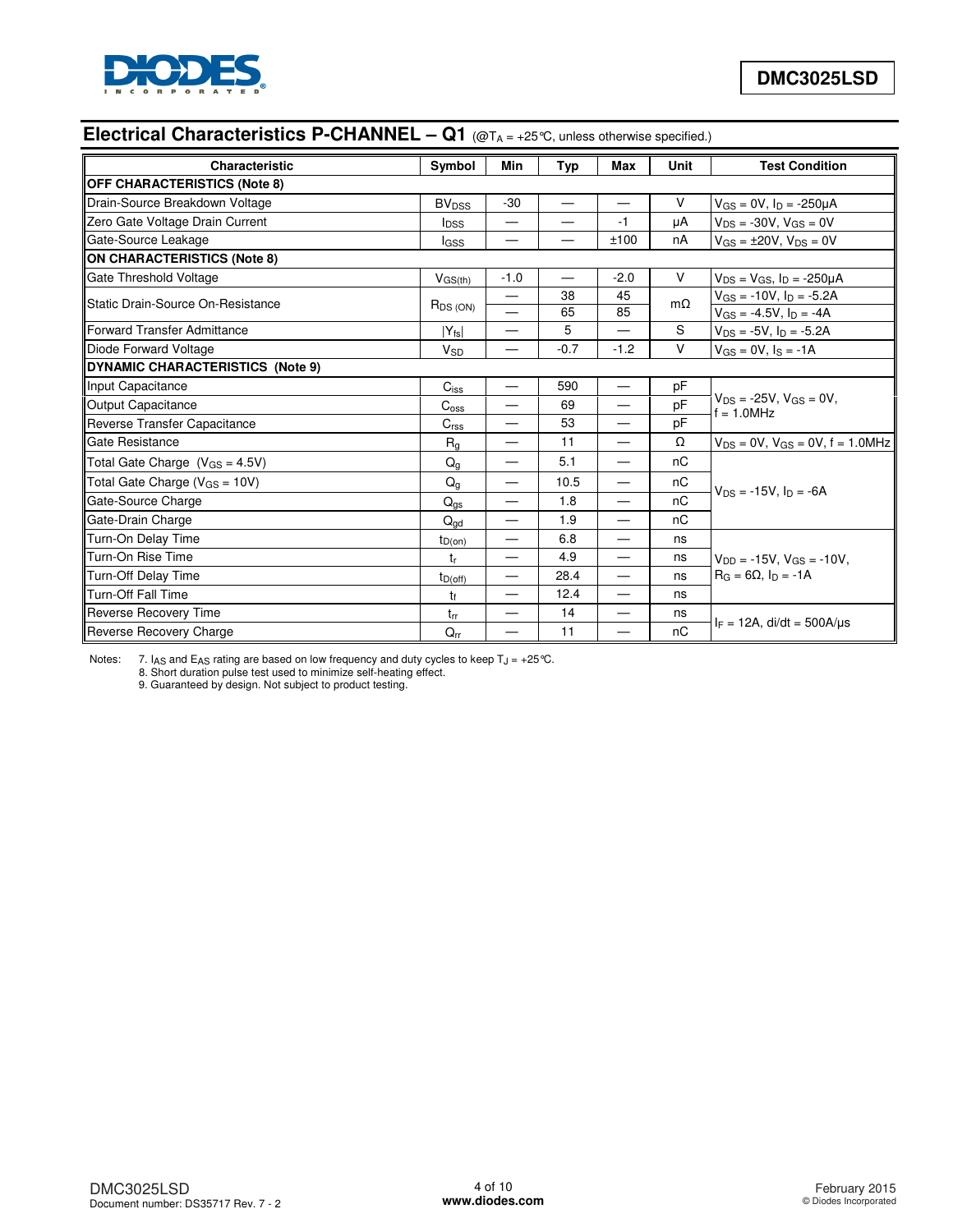



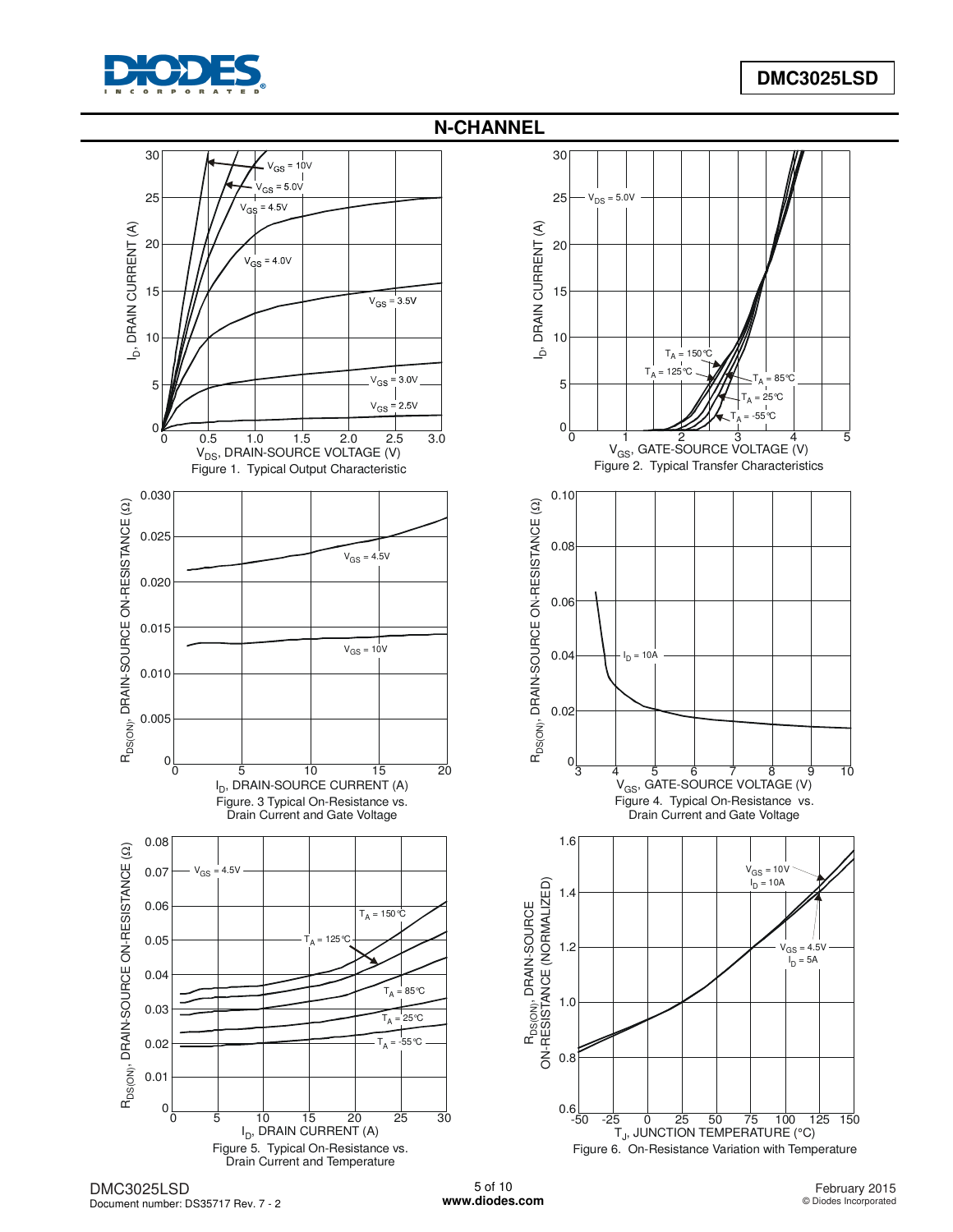



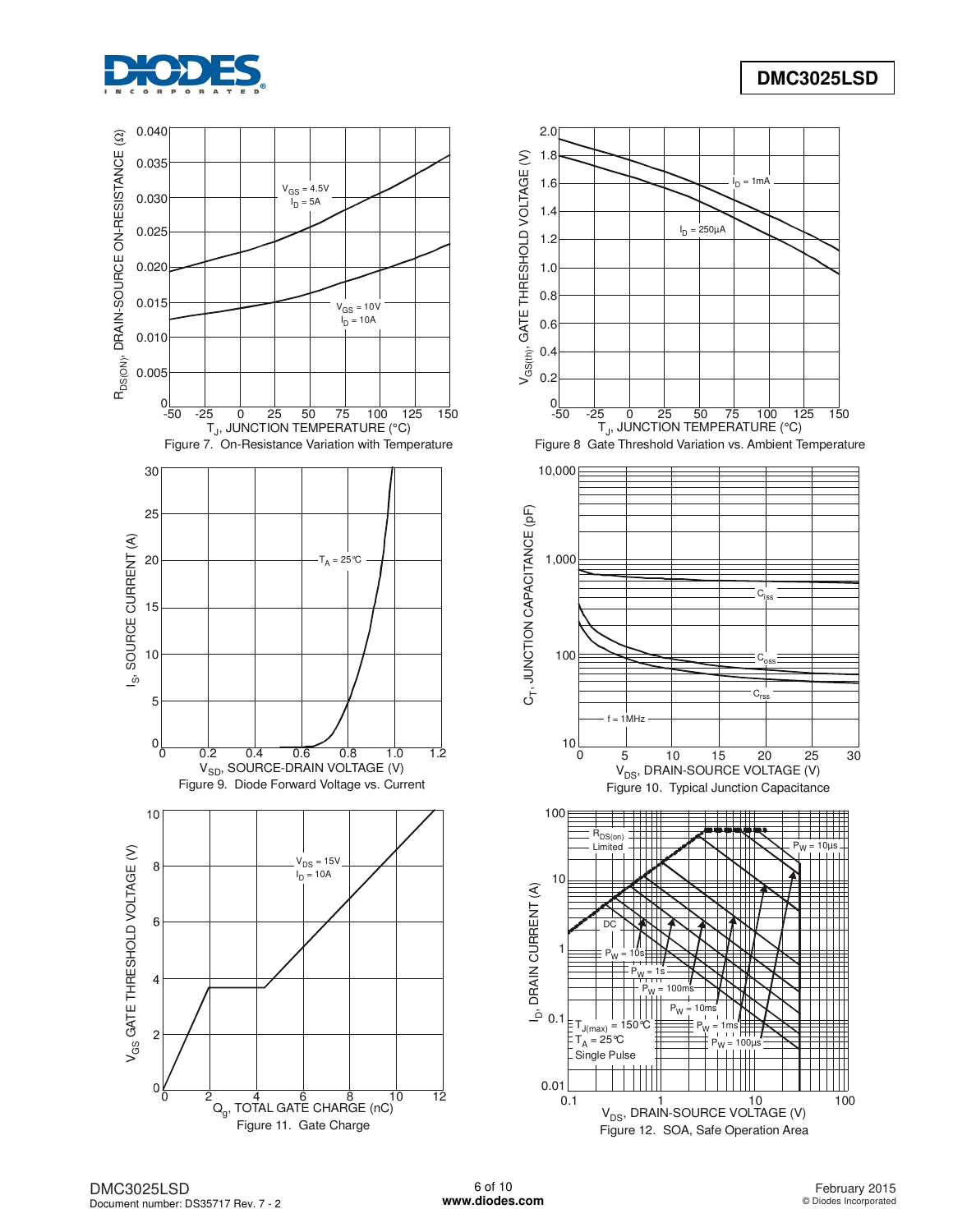





DMC3025LSD Document number: DS35717 Rev. 7 - 2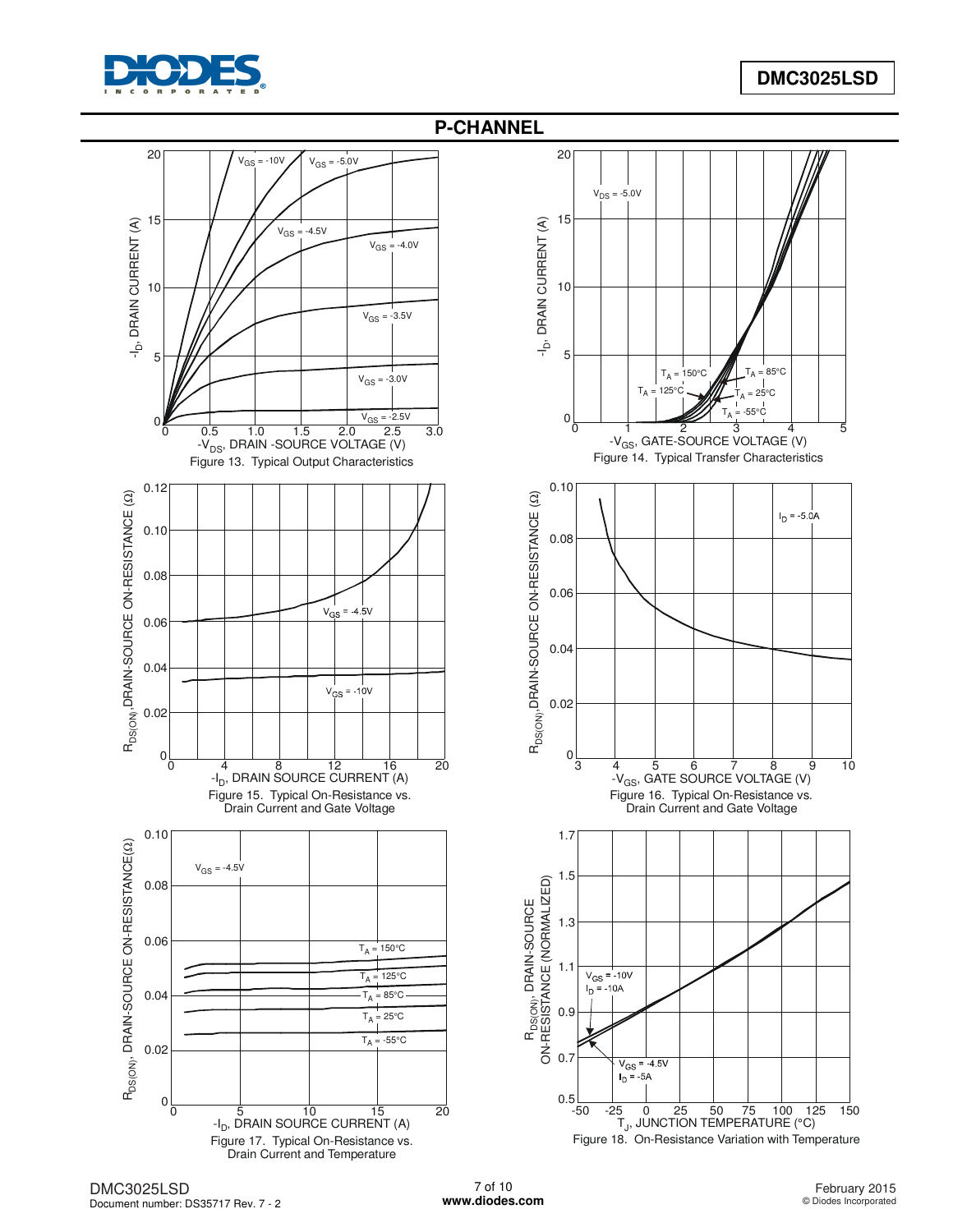





0.1 1 10 100 -V<sub>DS</sub>, DRAIN-SOURCE VOLTAGE (V) Figure 24. SOA, Safe Operation Area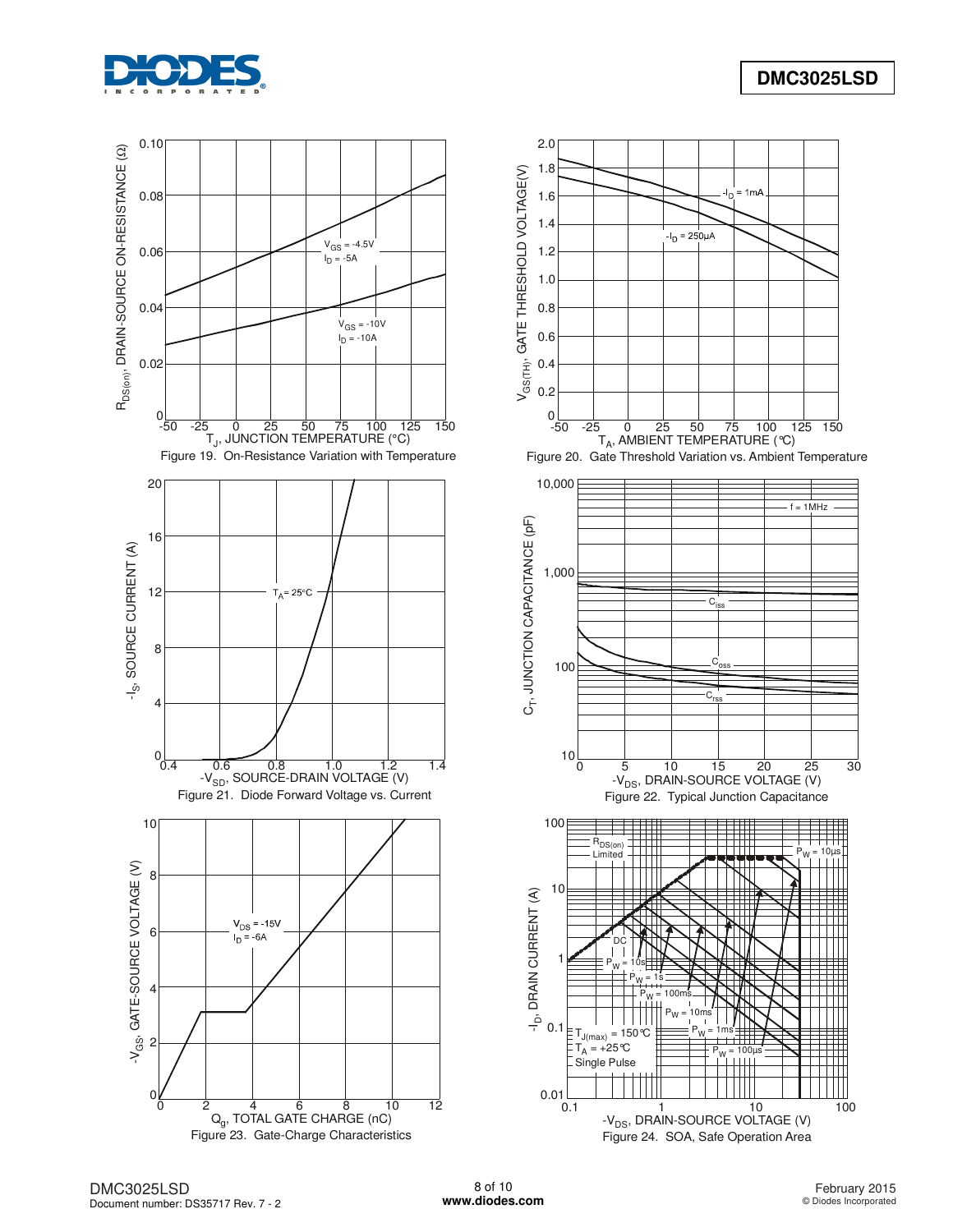



## **Package Outline Dimensions**

Please see AP02002 at [http://www.diodes.com/datasheets/ap02002.pdf fo](http://www.diodes.com/datasheets/ap02002.pdf)r the latest version.



# **Suggested Pad Layout**

Please see AP02001 at [http://www.diodes.com/datasheets/ap02001.pdf fo](http://www.diodes.com/datasheets/ap02001.pdf)r the latest version.



| <b>Dimensions</b> | Value (in mm) |
|-------------------|---------------|
|                   | 0.60          |
|                   | 1.55          |
| C1                | 5.4           |
| פר                | 1.27          |